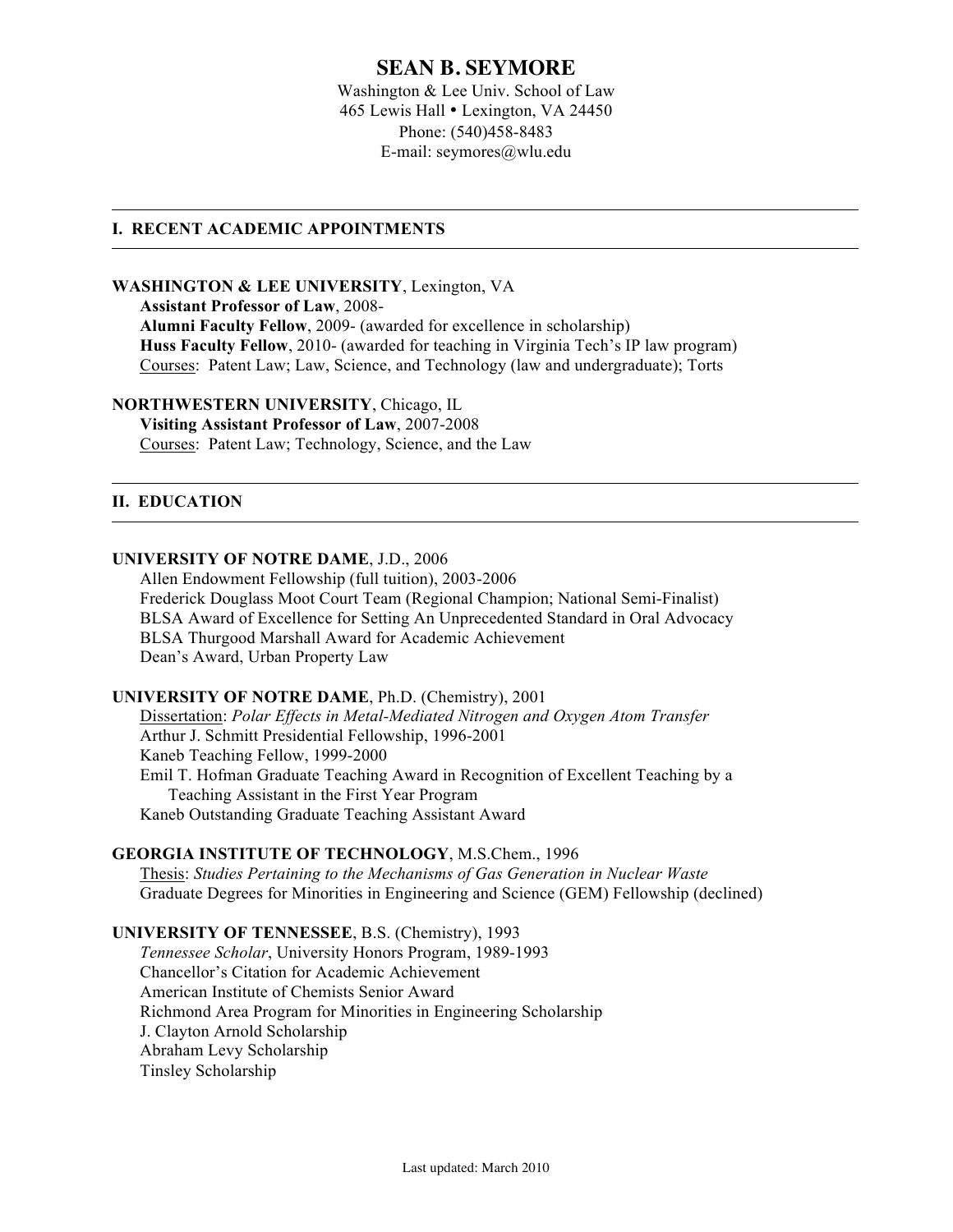## **III. LAW PRACTICE**

# **FOLEY HOAG LLP**, Boston, MA

**Associate**, 2006-2007

Drafted chemical and pharmaceutical patent applications. Prepared responses to USPTO office actions. Assisted in preparing patentability opinions and freedom-to-operate opinions. Provided technical support for patent litigation matters.

**Summer Associate**, 2005

**WOODCOCK WASHBURN LLP**, Philadelphia, PA **Summer Associate**, 2004

#### **IV. PRIOR ACADEMIC APPOINTMENTS (CHEMISTRY)**

#### **ROWAN UNIVERSITY**, Glassboro, NJ

**Assistant Professor**, Dept. of Chemistry, 2002-2003 Courses: Organic Chemistry, Advanced Inorganic Chemistry, General Chemistry

## **ROSE-HULMAN INSTITUTE OF TECHNOLOGY**, Terre Haute, IN

**Assistant Professor**, Dept. of Chemistry, 2001-2002 Courses: Organic Chemistry, Bioinorganic Chemistry, Chemistry Communication

### **INDIANA UNIVERSITY-BLOOMINGTON**, Bloomington, IN **Visiting Scientist**, Dept. of Chemistry, 2001-2002

# **GEORGIA PERIMETER COLLEGE**, Clarkston, GA

**Instructor**, Spring 1996 Course: General Chemistry

### **V. OTHER EMPLOYMENT**

#### **NATIONAL CONSORTIUM FOR GRADUATE DEGREES FOR MINORITIES IN ENGINEERING & SCIENCE (NATIONAL GEM CONSORTIUM)**, South Bend, IN **Consultant**, Summer 2003

**UNIVERSITY OF NOTRE DAME**, Notre Dame, IN **Assistant Rector**, Knott Hall, 2004-2006 **Graduate Teaching Associate**, Kaneb Center for Teaching and Learning, 1999-2000 (**Interim) Rector**, Sorin Hall, 2000-2001 **Assistant Rector**, Sorin Hall, 1997-2000 **Graduate School Recruiter** (part-time), 1996-2001 **Graduate Research Assistant**, 1996-2001 **Graduate Teaching Assistant**, 1997-1998

#### **GEORGIA INSTITUTE OF TECHNOLOGY**, Atlanta, GA **Graduate Teaching/Research Assistant**, 1994-1996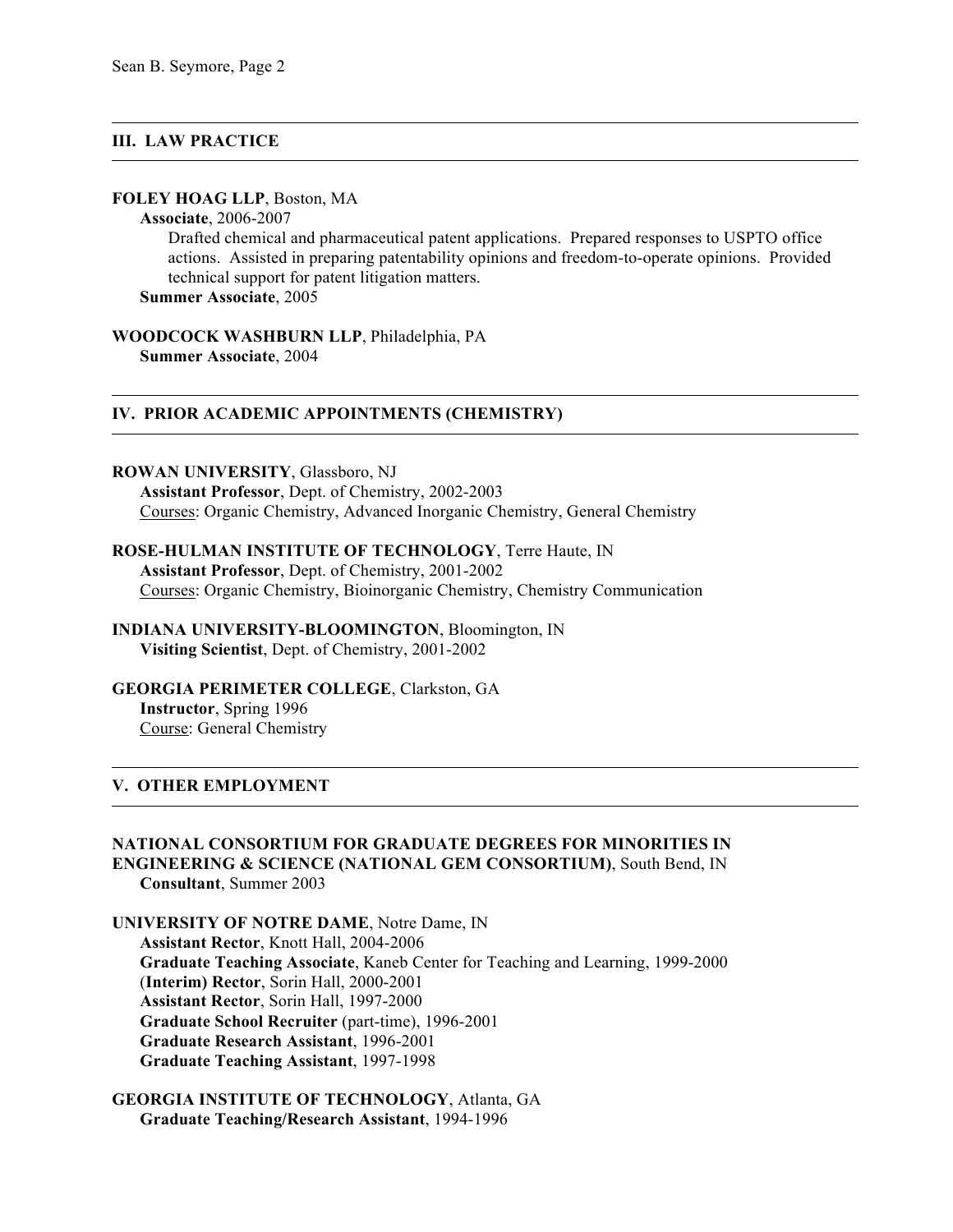- **UNIVERSITY OF TENNESSEE**, Knoxville, TN **Graduate Teaching Assistant**, 1993-1994 **Undergraduate Research Assistant**, 1992-1993
- **E. I. DUPONT DE NEMOURS & CO.**, Richmond, VA **Intern**, Summer 1990
- **OAK RIDGE NATIONAL LABORATORIES**, Oak Ridge, TN **Intern**, Summer 1989

# **VI. PUBLICATIONS**

# **A. Patent Law**

- *Rethinking Novelty in Patent Law*, 60 DUKE LAW JOURNAL (2011).
- *The Teaching Function of Patents*, 85 NOTRE DAME LAW REVIEW 621 (2010).
- *Serendipity*, 88 NORTH CAROLINA LAW REVIEW 185 (2009).
- *Heightened Enablement in the Unpredictable Arts*, 56 UCLA LAW REVIEW 127 (2008).
- *The Enablement Pendulum Swings Back*, 6 NORTHWESTERN JOURNAL OF TECHNOLOGY & INTELLECTUAL PROPERTY 283 (2008) (invited symposium article), *reprinted in* PATENT LAW REVIEW 1 (West 2009) (selected as one of the best patent articles for 2008).
- *The "Printed Publication" Bar After* Klopfenstein*: Has the Federal Circuit Changed the Way Professors Should Talk About Science?* 40 AKRON LAW REVIEW 493 (2007).†
- *The Competency of State Courts to Adjudicate Patent-Based Malpractice Claims*, 34 AIPLA QUARTERLY JOURNAL 443 (2006).†
- *My Patent, Your Patent, or Our Patent: Inventorship Disputes Within Academic Research Groups*, 16 ALBANY LAW JOURNAL OF SCIENCE & TECHNOLOGY 125 (2006).‡

# **B. Chemistry**

- Seymore, S. B.; Brown, S. N. Kinetic Effects on Heterometallic Dinitrogen Cleavage. *Inorganic Chemistry* **2006**, *45*, 9540-9550 (peer reviewed).
- Seymore, S. B.; Brown, S. N. Polar Effects in Nitride Coupling Reactions. *Inorganic Chemistry* **2002**, *41*, 462-469 (peer reviewed) (cover article).
- Seymore, S. B.; Brown, S. N. Synthesis and Cleavage Reactions of Metal-Metal Bonded  $[Mo_2(S_2CNEt_2)_6]$ (OTf)<sub>2</sub>, a Source of the Tris(dithiocarbamato)molybdenum(IV) Fragment. *Inorganic Chemistry* **2001**, *40*, 6676-6683 (peer reviewed).

† <sup>†</sup> Published while in practice.

<sup>‡</sup> Published while in law school.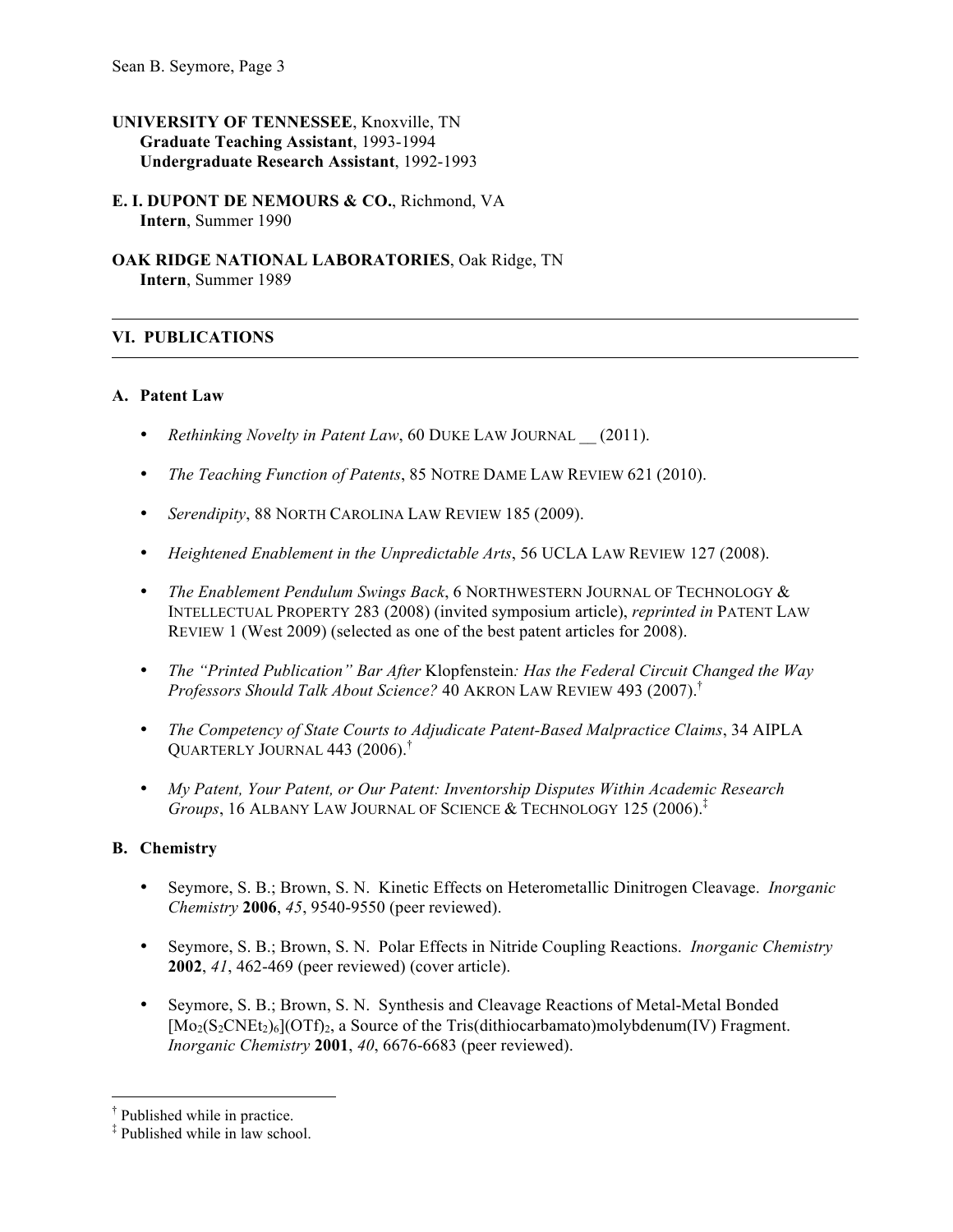• Seymore, S. B.; Brown, S. N. Charge Effects on Oxygen Atom Transfer. *Inorganic Chemistry* **2000**, *39*, 325-332 (peer reviewed).

# **C. Other Writings**

- *How Does My Work Become Our Work? Dilution of Authorship in Scientific Papers, and the Need for the Academy to Obey Copyright Law*, 12 RICHMOND JOURNAL OF LAW & TECHNOLOGY  $11 (2006)^{\frac{1}{3}}$
- *I'm Confused: How Can the Federal Government Promote Diversity in Higher Education Yet Continue to Strengthen Historically Black Colleges?*, 12 WASHINGTON & LEE JOURNAL OF CIVIL RIGHTS & SOCIAL JUSTICE 287 (2006).<sup>‡</sup>
- *Set the Captives Free! Transit Inequity in Urban Centers, and the Laws & Policies which Aggravate the Disparity*, 16 GEORGE MASON CIVIL RIGHTS LAW JOURNAL 57 (2005).‡

# **VII. PRESENTATIONS, SYMPOSIA, AND PANELS**

- Presented "From Academic Chemistry to Academic Patent Law," 239th American Chemical Soc. Nat'l Meeting, San Francisco, CA (March 2010)
- Invited Speaker, presenting "How Science and Patent Law Interact." Center for Undergraduate Research and the Advancement of Technological Education, City Colleges of Chicago, Chicago, IL (February 2010)
- Presented *Rethinking Novelty in Patent Law* Univ. of Minnesota Law School (December 2009) Boston College Law School (December 2009) Vanderbilt Univ. Law School (December 2009) Boston Univ. School of Law (December 2009)
- Organizer and Symposium Chair, *Beyond the Bench: Careers in Patent Law*, 238th American Chemical Soc. Nat'l Meeting, Washington, DC (August 2009)
- Presented "Academic Patent Law," 238th American Chemical Soc. Nat'l Meeting, Washington, DC (August 2009)
- Invited Speaker, 2009 FTCA Summer Brown Bag Lunch Series, presenting "Teaching Law," U.S. Dep't of Justice-Civil Division, Washington, DC (June 2009)
- Invited Panelist, Fourth Annual Symposium of the NORTHWESTERN JOURNAL OF TECHNOLOGY & INTELLECTUAL PROPERTY: *Catch the Wave: Understanding Recent Developments in IP Law*, Panel on *Tafas v. Dudas*, Patent Rules Changes and Patent Reform, Northwestern Univ. School of Law, Chicago, IL (March 2009)
- Presented *The Teaching Function of Patents*, Boston College Law School (February 2009)

‡ <sup>‡</sup> Published while in law school.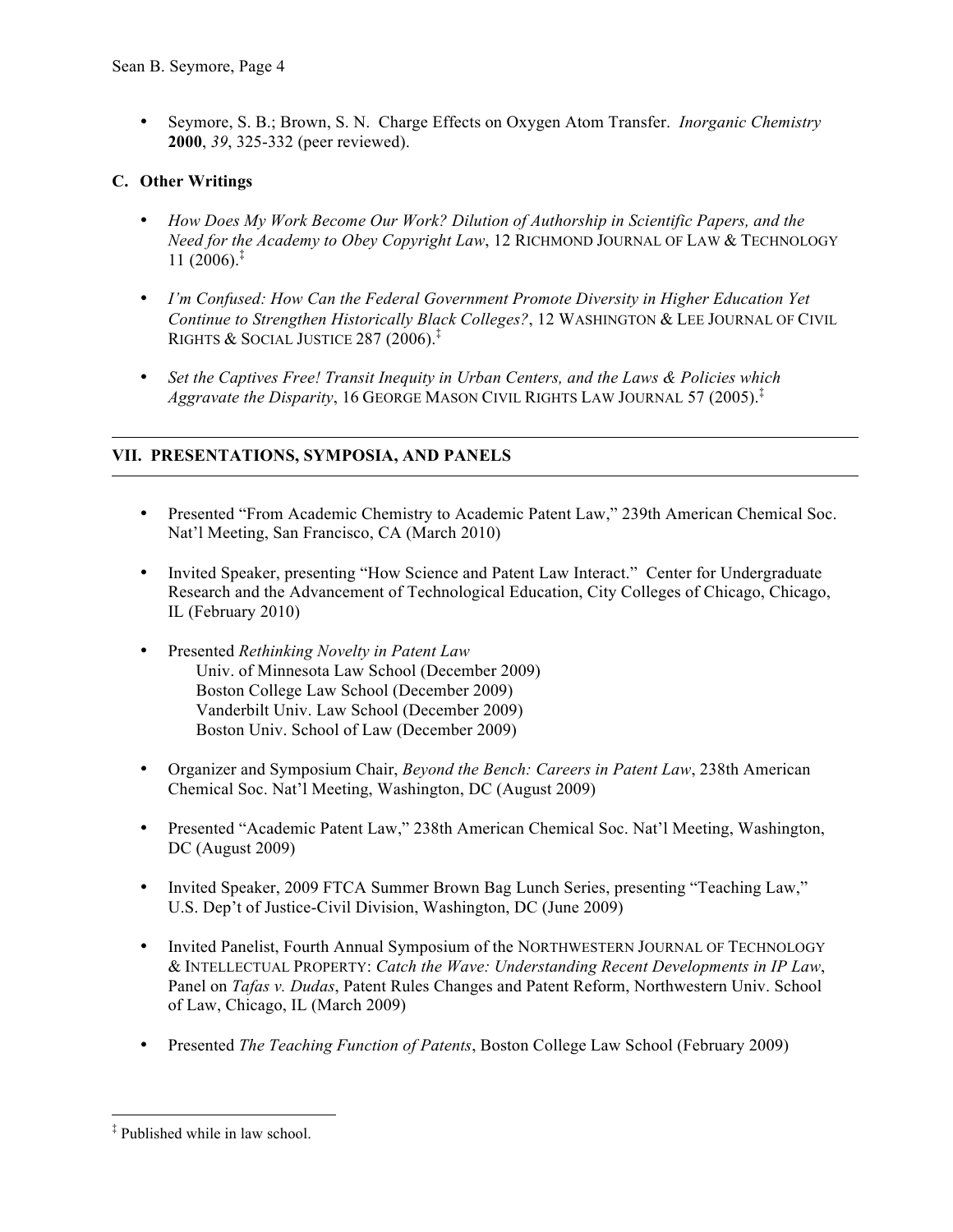- Invited Speaker, Edward D. Manzo Scholars in Patent Law Series (presented *The Teaching Function of Patents*), DePaul Univ. College of Law, Chicago, IL (January 2009)
- Invited Speaker, presenting "Chemical Patent Law." Center for Undergraduate Research and the Advancement of Technological Education, City Colleges of Chicago, Chicago, IL (January 2009)
- Presented "Inventorship Disputes Within Academic Research Groups," 236th American Chemical Soc. Nat'l Meeting, Philadelphia, PA (August 2008)
- Symposium Chair, *Think You May Be An Inventor For a Patent Application?*, 236th American Chemical Soc. Nat'l Meeting, Philadelphia, PA (August 2008)
- Invited Speaker, 2008 FTCA Summer Brown Bag Lunch Series, presenting "Teaching Law," U.S. Dep't of Justice-Civil Division, Washington, DC (June 2008)
- Invited Panelist, Third Annual Symposium of the NORTHWESTERN JOURNAL OF TECHNOLOGY  $&$ INTELLECTUAL PROPERTY: *Following the Yellow Brick Road: The Future of Intellectual Property* (presented *The Enablement Pendulum Swings Back*), Northwestern Univ. School of Law, Chicago, IL (April 2008)
- Conference Fellow, Symposium on *Patent Failure: How Judges, Bureaucrats, and Lawyers Put Innovators at Risk*, Univ. of Georgia School of Law, Athens, GA (March 2008)
- Discussant, 2008 Intellectual Property Law Scholars Workshop, Michigan State Univ. College of Law, East Lansing, MI (February 2008)
- Invited Speaker, presenting "Careers in Patent Law." Chicago State Univ. (February 2008)
- Invited Panelist, *Careers in Law, Government, and Science Policy*, McCormick School of Engineering & Applied Science, Northwestern Univ., Evanston, IL (February 2008)
- Invited Discussant, Research Roundtable: *The Law and Economics of Innovation*, The Searle Center, Northwestern Univ. School of Law (December 2007)
- Presented *Heightened Enablement in the Unpredictable Arts* Indiana Univ. School of Law—Indianapolis (October 2007) Albany Law School (October 2007) Univ. of Georgia School of Law (October 2007) Indiana Univ. School of Law—Bloomington (November 2007) Univ. of South Carolina School of Law (November 2007) Univ. of Kentucky College of Law (November 2007) Univ. of Wisconsin Law School (November 2007) Washington & Lee Univ. School of Law (November 2007)
- Presented *The "Printed Publication" Bar After* Klopfenstein*: Has the Federal Circuit Changed the Way Professors Should Talk About Science?* Univ. of Connecticut School of Law (January 2007) George Mason Univ. School of Law (February 2007) Penn State Univ. Dickinson School of Law (March 2007)
- Organizer and Symposium Chair, *Alternative Careers in Chemistry*, 231st American Chemical Soc. Nat'l Meeting, Atlanta, GA (March 2006)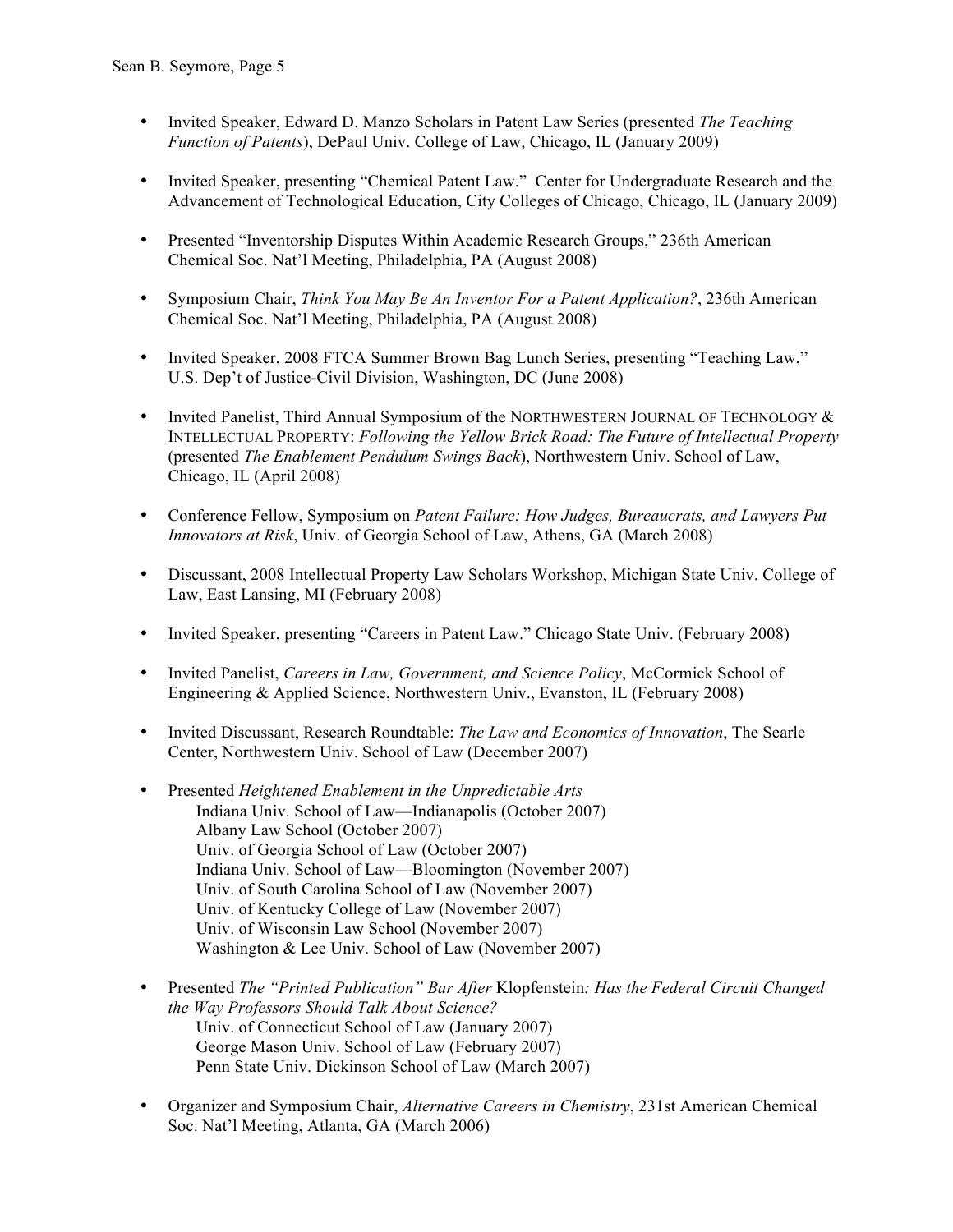- Presented *I'm Confused: How Can the Federal Government Promote Diversity in Higher Education Yet Continue to Strengthen Historically Black Colleges?*, Notre Dame Law School Federalist Society (February 2006)
- Presented *Set the Captives Free! Transit Inequity in Urban Centers, and the Laws & Policies which Aggravate the Disparity*, Notre Dame Law School (October 2005)
- Organizer and Symposium Chair, *Take Two: Second Careers for Ph.D. Chemists*, 229th American Chemical Soc. Nat'l Meeting, San Diego, CA (March 2005)
- Presented "Law School: Making the Transition from Academia to a Career in Patent Law," 229th American Chemical Soc. Nat'l Meeting, San Diego, CA (March 2005)
- Presented "The GEM Fellowship Program: How Partnerships Enhance the Participation of Minorities in Graduate Science, Mathematics, Engineering and Technology Programs," MathFest 2003, Boulder, CO (July 2003)
- Presented "Alternative Careers in Chemistry," Univ. of Michigan—Ann Arbor (July 2003)
- Invited Discussant, *NSF Workshop on Postdoctoral Appointments: Roles and Opportunities*, National Science Foundation, Arlington, VA (May 2003)
- Co-Organizer and Symposium Co-Chair, *Faculty 101: A Day in the Life of a Faculty Member*, 225th American Chemical Soc. Nat'l Meeting, New Orleans, LA (March 2003)
- Invited Panelist, *Challenges Facing Black Scholars in Academia*, Univ. of Pennsylvania, Philadelphia, PA (January 2003)
- Presented "Preparing an Application for a Tenure-Track Position at a Predominately Undergraduate Institution," 224th American Chemical Soc. Nat'l Meeting, Boston, MA (August 2002)
- Presented "Finding New Colleagues: The Benefits of Forging Collaborations with Neighboring Research Institutions," 223rd American Chemical Soc. Nat'l Meeting, Orlando, FL (April 2002)
- Presented "Activation of Multiply Bonded Ligands with Non-Innocent Tripodal Scaffolds," Rowan Univ. (December 2001)
- Presented "Activation of Multiply Bonded Ligands with Substituted Polypyrazolylborates" Rose-Hulman Institute of Technology (November 2000) DePauw Univ. (November 2000)
- Presented "Polar Effects on Metal-Mediated Nitrogen and Oxygen Atom Transfer," DePauw Univ. (November 2000)
- Presented *Charge Effects on Oxygen Atom Transfer* 217th American Chemical Soc. Nat'l Meeting, Anaheim, CA (March 1999) PINDU Inorganic Chemistry Conference (October 1998)
- Presented "Novel Tris(1-pyrazolyl)methane Complexes of Rhenium," PINDU Inorganic Chemistry Conference (November 1997)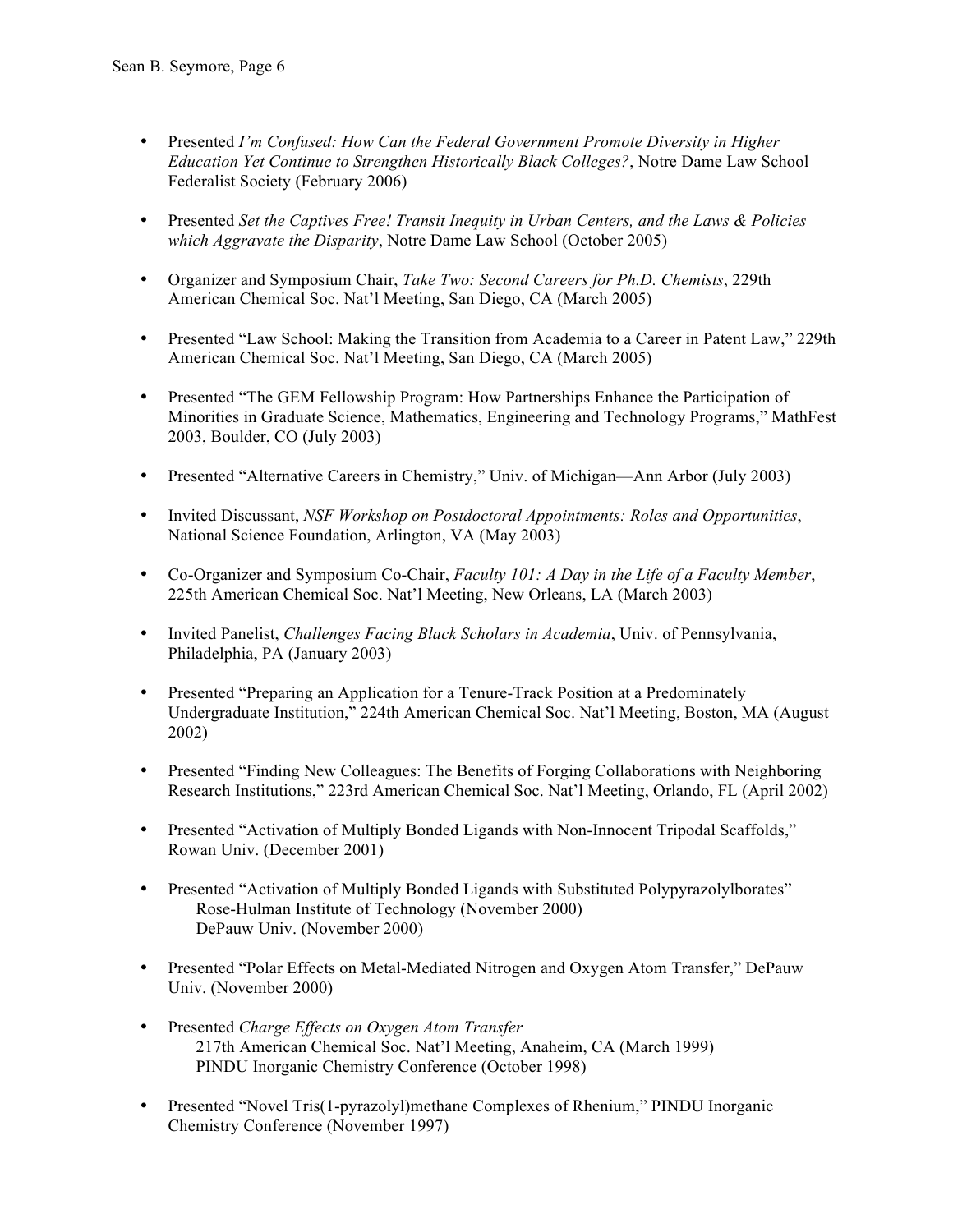# **VIII. TECHNICAL REPORTS**

- Barefield, E. K.; Boatright, D.; Desphande, A.; Doctorovich, F.; Liotta, C. L.; Neumann, H. M.; Seymore, S. B. *Mechanisms of Gas Generation from Simulated SY Tank Farm Wastes: FY 1995 Progress Report*, PNNL-11247, 1996.
- Barefield, E. K.; Boatright, D.; Desphande, A.; Doctorovich, F.; Liotta, C. L.; Neumann, H. M.; Seymore, S. B. *Mechanisms of Gas Generation from Simulated SY Tank Farm Wastes: FY 1994 Progress Report*, PNNL-10822, 1995.

# **IX. BOOK REVIEWS FOR PUBLISHERS**

• Review of CHRIS MILLER & MARK EVANS, WHAT EVERY CHEMIST REALLY NEEDS TO KNOW ABOUT PATENT LAW: A CASE-BASED APPROACH TO CHEMICAL PATENT LAW for John Wiley & Sons (September 2009).

# **X. RESEARCH GRANTS**

- American Chemical Society-Petroleum Research Fund: *Tripodal Ligands with Benefits: Exploring the Electronic Effects of Tris(pyrazolyl)borates*, \$35,000.
- National Science Foundation (NSF) Minority Research Planning Grant: *A New Class of Bioinorganic Molecules: Transition Metal Oxo and Nitrido Complexes with Tripodal Sulfur Ligands*, \$18,000

# **XI. PROFESSIONAL AFFILIATIONS**

| <b>American Chemical Society, 1992-present</b>                      |
|---------------------------------------------------------------------|
| Division of Chemistry and the Law, 2002-present                     |
| Executive Committee, 2009-present                                   |
| Programming Committee, 2007-2009                                    |
| Strategic Planning Task Force, 2007                                 |
| Committee on Minority Affairs, 2008-2009                            |
| Chair, Education Subcommittee, 2008-2009                            |
| Committee on Patents & Related Matters, 2006-2007                   |
| Younger Chemists Committee, 2002-2006                               |
| Program Chair, 2003, 2005, Spring 2006                              |
| Liaison, Committee on Minority Affairs, 2002-2003                   |
| Graduate Education Advisory Board, 2003                             |
| Division of Inorganic Chemistry, 1992-present                       |
| <b>American Intellectual Property Law Association, 2003-present</b> |
| Sigma Xi, The Scientific Research Society, elected 2006             |